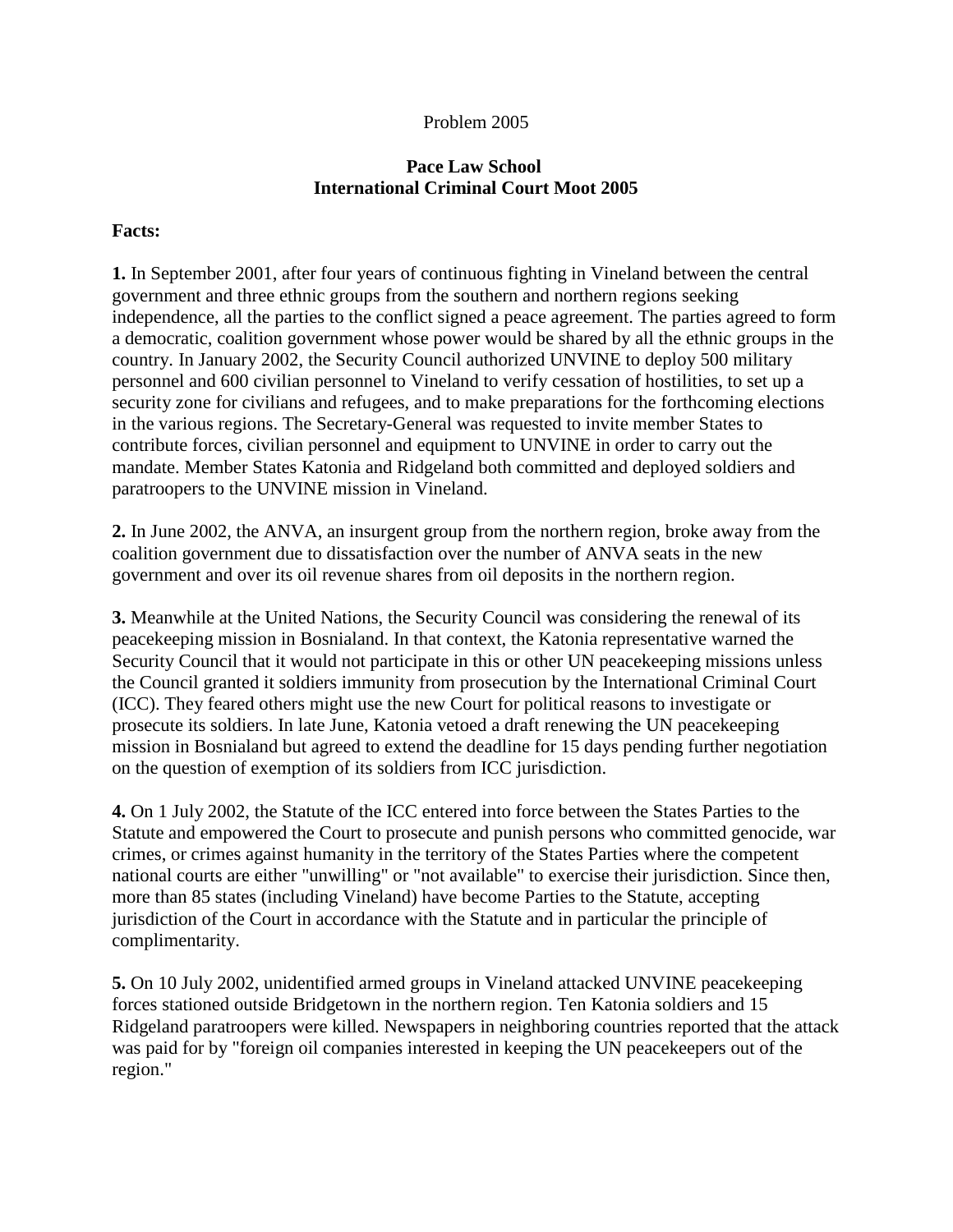**6.** Katonia and Ridgeland decided to send an additional 200 paratroopers to assist their soldiers and launched, in retaliation, a ten-day aerial bombing of the general area of the attacks. In addition paratroopers from Katonia and Ridgeland cordoned off the surrounding areas and conducted house-to-house raids detaining approximately 50 men and 20 boys. These detainees were taken to a detention compound where they were observed in order to determine if there were any insurgents amongst them. Four of the men were tortured in an isolated area of the camp where there were no civilian witnesses. One of the tortured men died (the cause of death was later determined to be a heart attack). According to reports from reputable non-governmental organizations (NGOs), several ANVA training camps were destroyed and many insurgents killed. Thousands of acres of farmland were ruined; large quantities of crops and livestock were also destroyed. Numerous unexploded bombs lined the roadsides and the fields. After the Katonia and Ridgeland paratroopers removed the cordon and left the area, many families complained to representatives of various NGO's that personal property had been stolen by the paratroopers while conducting the house-to-house searches.

**7.** On 12 July 2002, the Security Council adopted unanimously resolution 1234 (2002) that effectively gave a twelve-month exemption from prosecution by the ICC to Vineland peacekeepers taking part in UN peacekeeping operations. The operative part of the resolution reads:

# **The Security Council**

"*Acting* under Chapter VII of the Charter of the United Nations,

**1.** *Requests* consistent with the provisions of article 16 of the Rome Statute that the ICC, if a case arises involving current or former officials or personnel from a contributing State not a Party to the Rome Statute over acts or omissions relating to a United Nations established or authorized operation, shall for a twelve-moth period starting 1 July 2002 not commence or proceed with investigation or prosecution of any such case, unless the Security Council decide otherwise;

**2.** *Expresses* the intention to renew the request in paragraph 1 under the same conditions each 1 July for further twelve-moth periods for as long as may be necessary.

**8.** Many States Parties to the Rome Statute considered this concession to Katonia a political necessity in order to preserve UN peacekeeping missions and to avoid a showdown with Katonia, which was prepared to veto all future peacekeeping operations. They believed, however, that the resolution modified article 16 of the Rome Statute and was inconsistent with the Statute.

**9.** Consistent with its policy to prevent its soldiers from falling under ICC jurisdiction, Katonia concluded what it called "Article 98 Agreements" with nations in various regions of the world, including Vineland and Ridgeland. In these bilateral agreements, the parties concerned agreed that Katonia's soldiers would not be surrendered to the ICC without Katonia's consent.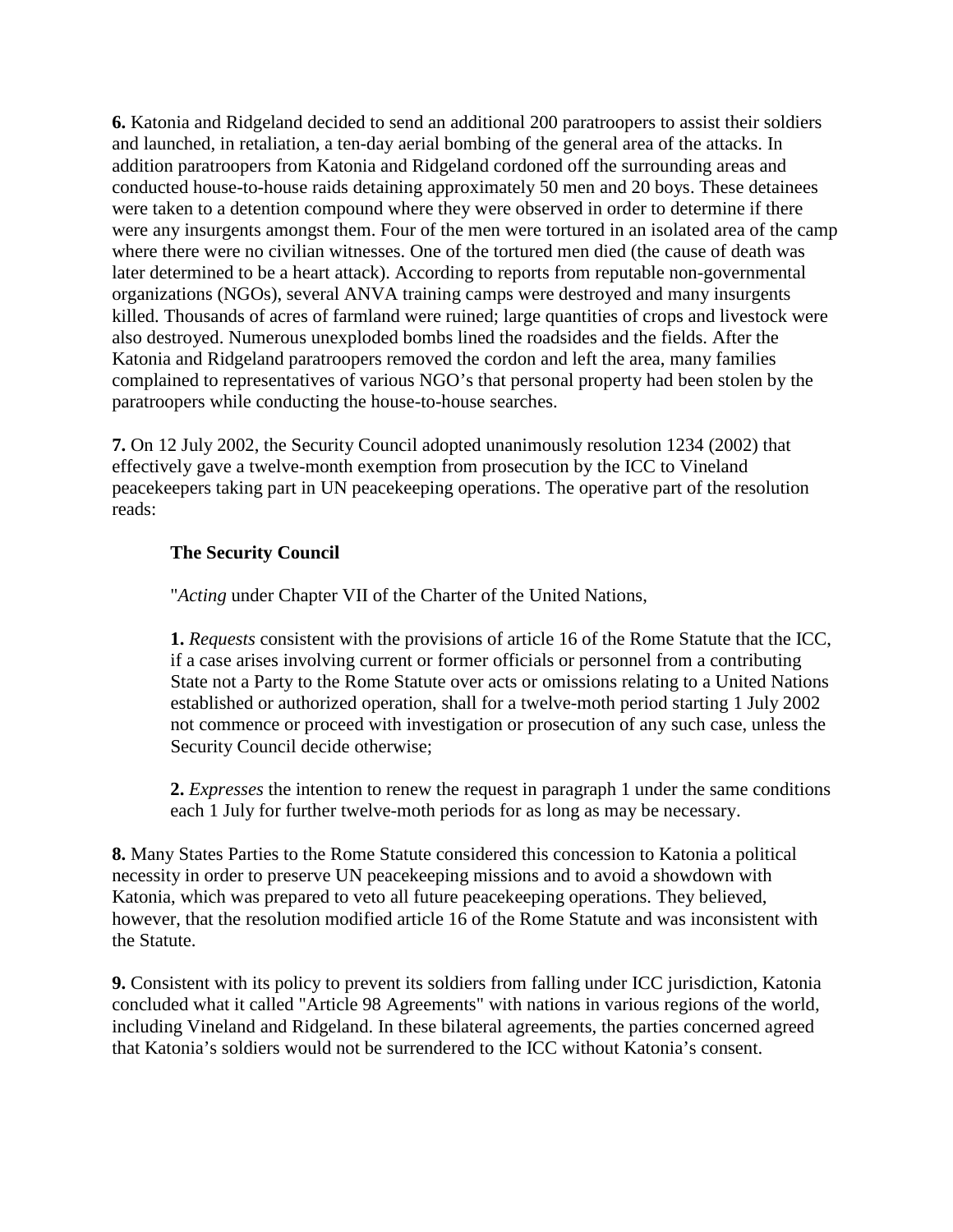**10.** On 20 July 2002, acting on Vineland government intelligence reports, Katonia and Ridgeland ordered their paratroopers to bomb ANVA headquarters. Two days later, the Human Rights Monitors (HRM), an NGO, reported that this bombing had in fact destroyed three villages, killing three hundred civilians, including women and children, and seriously injuring 550 more.

**11.** On the same day, ANVA captured three Katonia and two Ridgeland pilots whose planes had encountered engine trouble and landed in a nearby marsh. It was believed that these pilots had engaged in the bombing missions that had resulted in civilian fatalities. Soon after the bombing ended, approximately 100 individuals stormed a local police station where it was known that four Ridgeland military police, who had taken part in the earlier house-to-house searches, were stationed as trainers and consultants to the local police force.

**a.** The four Ridgeland military police officers were recognized by several women in the mob who accused them of having taken their husbands and sons. The four were overwhelmed by the mob and taken prisoner.

**b.** These four Ridgeland soldiers were later handed over to the ANVA insurgents who had just captured the five pilots accused of the aerial bombing raids.

**12.** Some ANVA members wanted to execute the captured pilots and military police officers immediately. HRM persuaded the ANVA leaders that an ANVA military tribunal should try the captives for the crimes they had committed. Katonia and Ridgeland issued strong warnings to ANVA that they would face further military action if the captives were not released immediately. To de-escalate an explosive situation, the Secretary-General of the UN sent his special representative (SRSG) to negotiate with ANVA. The SRSG proposed two alternatives to the ANVA tribunal; try the pilots in a neutral third country or in the ICC at The Hague.

**13.** There were serious political and legal difficulties in finding a third country that was acceptable to ANVA and at the same time willing to try the captured soldiers. Meanwhile, Katonia and Ridgeland continued to threaten immediate military reprisals. To prevent imminent attack, ANVA reluctantly accepted to surrender the accused to the ICC at The Hague in October 2003, through the offices of the Secretary General. Neither Katonia nor Ridgeland made any statement or announcement on the surrender. Vineland issued an official statement that it had no intention to exercise jurisdiction over the accused.

PACE LAW SCHOOL WISHES TO ACKNOWLEDGE THE VALUABLE CONTRIBUTIONS OF DR. ROY LEE WHOSE ORIGINAL PROBLEM, DEVELOPED FOR USE WITH HIS CLASSES AT COLUMBIA AND THE HAGUE, WAS UTILIZED AS THE BASIS FOR THE MODIFIED MOOT PROBLEM ABOVE.

#### **Agreement**

### **between the Government of Katonia and the Government of Vineland regarding the surrender of persons to the International Criminal Court**

The Government of Katonia and the Government of Vineland, hereinafter, "the parties."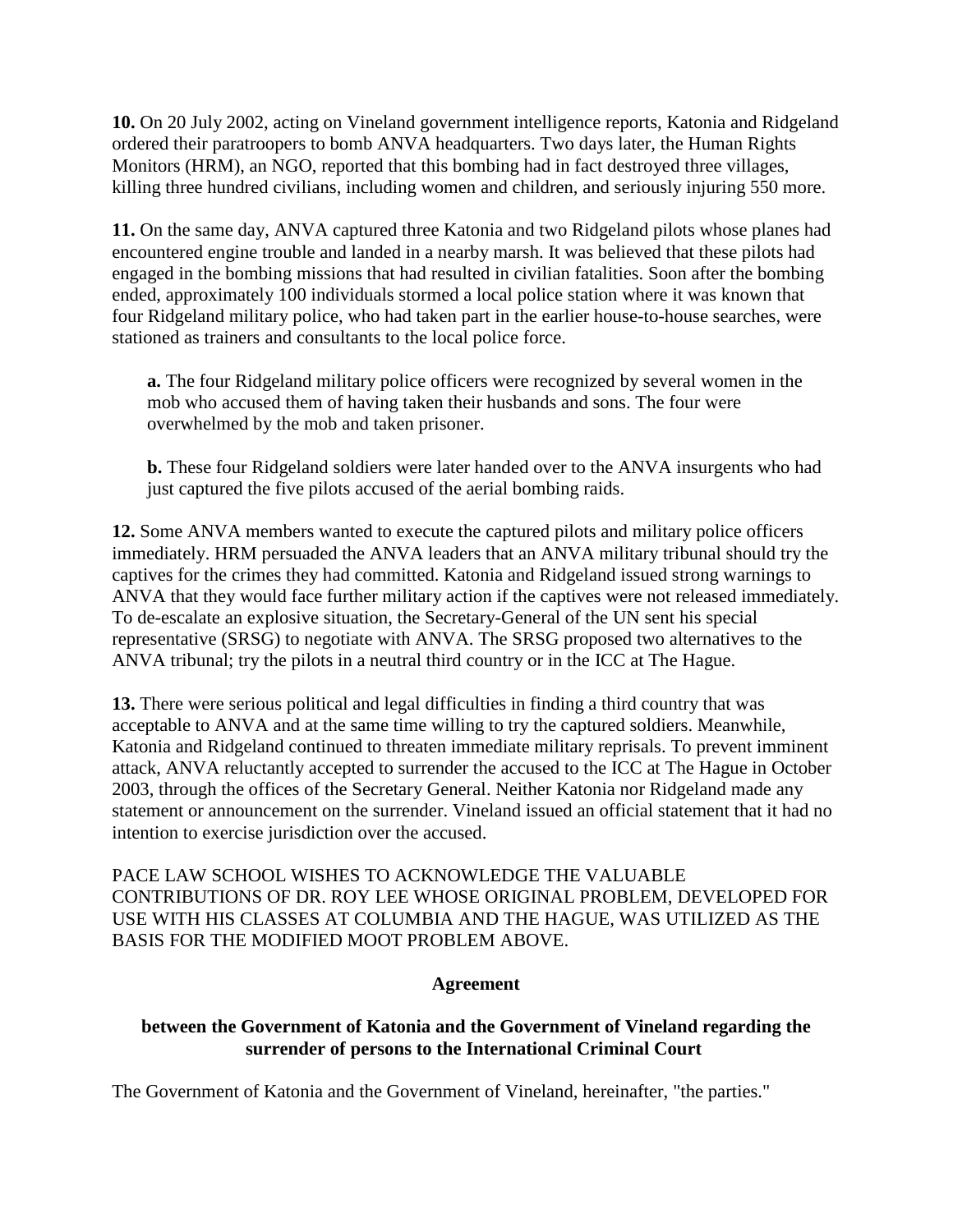Reaffirming the importance of bringing to justice those who commit genocide, crimes against humanity and war crimes,

Recalling that the Rome Statute of the International Criminal Court done at Rome on 17 July 1998 by the United Nations Diplomatic Conference of Plenipotentiaries on the Establishment of an International Criminal Court is intended to complement and not supplant national criminal jurisdiction,

Considering that Vineland, by becoming a State Party to the Rome Statute of the International Criminal Court, has expressed its commitment to be bound by the rules and principles embodied therein,

Considering that the Government of Katonia has expressed its intention to investigate and to prosecute where appropriate acts within the jurisdiction of the International Criminal Court alleged to have been committed by officials, employees, military personnel or other nationals of Katonia,

Bearing in mind Article 98 of the Rome Statute of the International Criminal Court;

Hereby agree as follows:

## **Article 1**

For purposes of this agreement, "persons" are current or former Government officials, employees (including contractors), or military personnel or nationals of one Party,

## **Article 2**

Persons of one party present in the territory of the other shall not, absent expressed consent of the first Party,

(a) be surrendered or transferred by any means to the International Criminal Court for any purpose, or

(b) be surrendered or transferred by any means to any other entity or third country, or expelled to a third country, for the purpose of surrender to or transfer to the International Criminal Court.

#### **Article 3**

When the Government of Katonia extradites, surrenders, or other wise transfers a person of the other Party to a third country, Katonia will not agree to the surrender or transfer of that person to the International Criminal Court by the third country, absent expressed consent of the Government of Vineland.

#### **Article 4**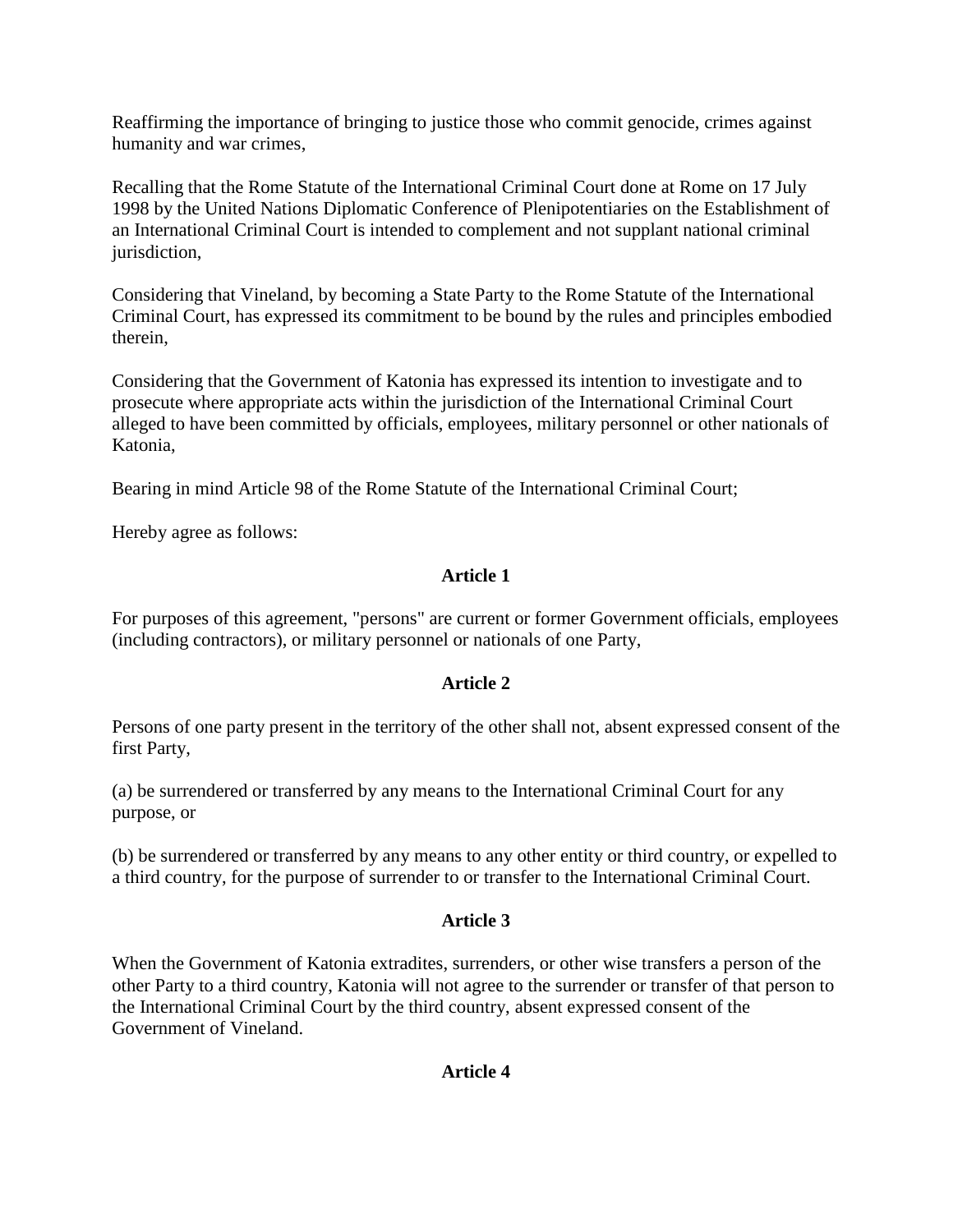When the Government of Vineland extradites, surrenders, or other wise transfers a person of the other Party to a third country, Katonia will not agree to the surrender or transfer of that person to the International Criminal Court by the third country, absent expressed consent of the Government of Katonia.

### **Article 5**

This agreement shall enter into force upon exchange of notes confirming that each Party has completed the necessary domestic legal requirements to bring the Agreement into force. It will remain in force until one year after the date on which one Party notifies the other of its intent to terminate this Agreement. The provisions of this Agreement shall continue to apply with respect to any act occurring, or any allegation arising, before the effective date of termination.

Done in Vineland, in duplicate, this first day of August, 2002 in the Katonia and Vineland languages, each text being equally authentic. In case of disputes, the Katonia version of this agreement will prevail.

IN WITNESS WHEREOF the undersigned, being duly authorized by the respective Governments, having signed this Agreement

 $\sqrt{S}/\sqrt{S}$ 

For the Government of Katonia For the Government of Vineland

#### **UNITED NATIONS**

Distr. GENERAL

S/RES/1234 (2002) 12 July 2002

## RESOLUTION 1234 (2002)

## Adopted by the Security Council at its 4046th meeting, on 12 July 2002

The Security Council,

Recalling the statement of its President of 12 February 1999 (S/PRST/1999/6),

Having considered the report of the Secretary-General of 8 September 1999 (S/1999/957) submitted to the Security Council in accordance with the above-mentioned statement,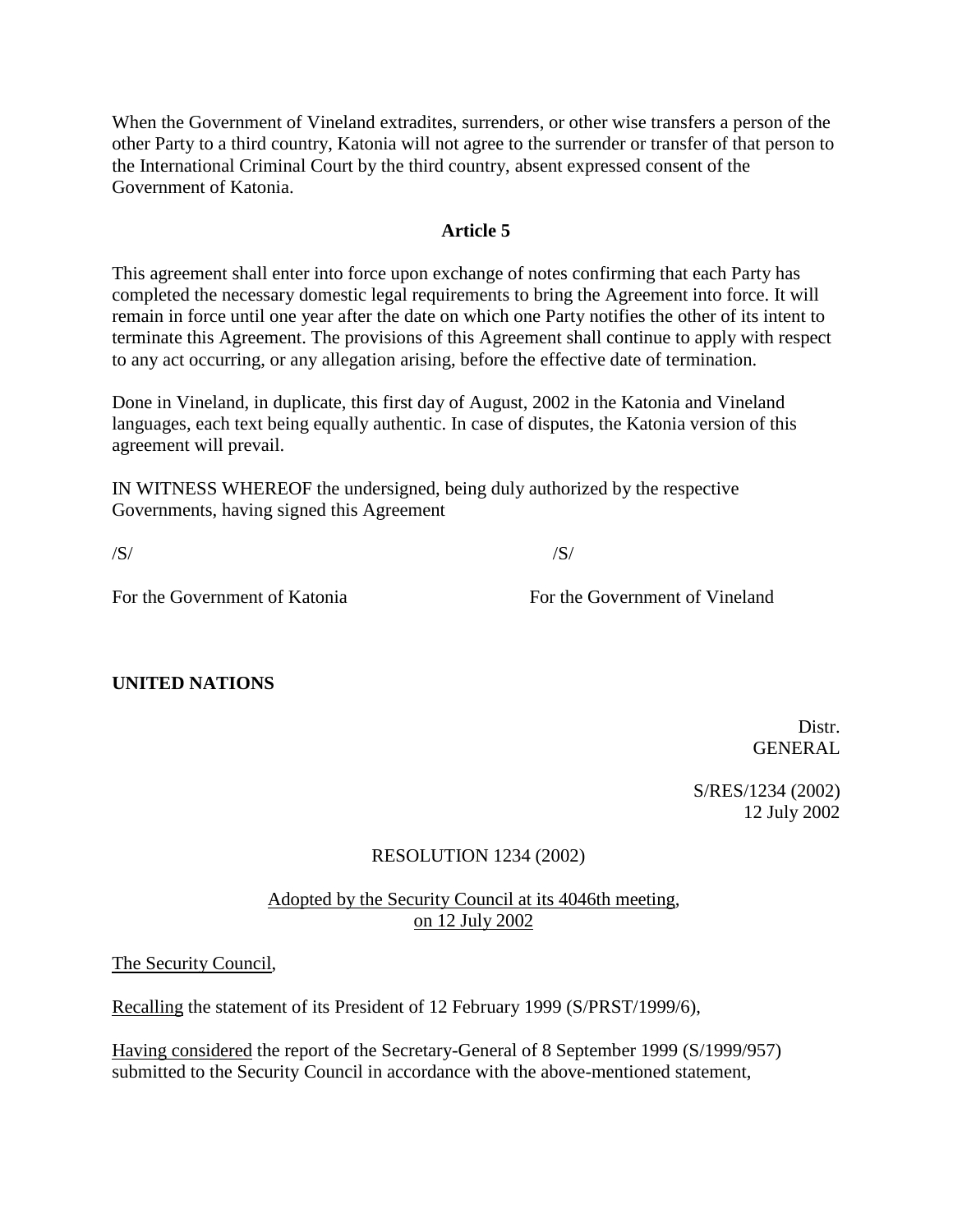Taking note of the reports of the Secretary-General of 13 April 1998 on the "Causes of Conflict and the Promotion of Durable Peace and Sustainable Development in Africa" (S/1998/318) and 22 September 1998 on the "Protection for Humanitarian Assistance to Refugees and Others in Conflict Situations" (S/1998/883), in particular their analysis related to the protection of civilians,

Noting that civilians account for the vast majority of casualties in armed conflicts and are increasingly targeted by combatants and armed elements, gravely concerned by the hardships borne by civilians during armed conflict, in particular as a result of acts of violence directed against them, especially women, children and other vulnerable groups, including refugees and internally displaced persons, and recognizing the consequent impact this will have on durable peace, reconciliation and development,

Bearing in mind its primary responsibility under the Charter of the United Nations for the maintenance of international peace and security, and underlining the importance of taking measures aimed at conflict prevention and resolution,

Stressing the need to address the causes of armed conflict in a comprehensive manner in order to enhance the protection of civilians on a long-term basis, including by promoting economic growth, poverty eradication, sustainable development, national reconciliation, good governance, democracy, the rule of law and respect for and protection of human rights,

Expressing its deep concern at the erosion in respect for international humanitarian, human rights and refugee law and principles during armed conflict, in particular deliberate acts of violence against all those protected under such law, and expressing also its concern at the denial of safe and unimpeded access to people in need,

Underlining the importance of the widest possible dissemination of international humanitarian, human rights and refugee law and of relevant training for, inter alia, civilian police, armed forces, members of the judicial and legal professions, civil society and personnel of international and regional organizations,

Recalling the statement of its President of 8 July 1999 (S/PRST/1999/21), and emphasizing its call for the inclusion, as appropriate, within specific peace agreements and, on a case-by-case basis, within United Nations peacekeeping mandates, of clear terms for the disarmament, demobilization and reintegration of ex-combatants, including the safe and timely disposal of arms and ammunition,

**1.** Welcomes the report of the Secretary-General of 8 September 1999, and takes note of the comprehensive recommendations contained therein;

**2.** Emphasizes the importance of preventing conflicts which could endanger international peace and security and, in this context, highlights the importance of implementing appropriate preventive measures to resolve conflicts, including the use of United Nations and other dispute settlement mechanisms and of preventive military and civilian deployments, in accordance with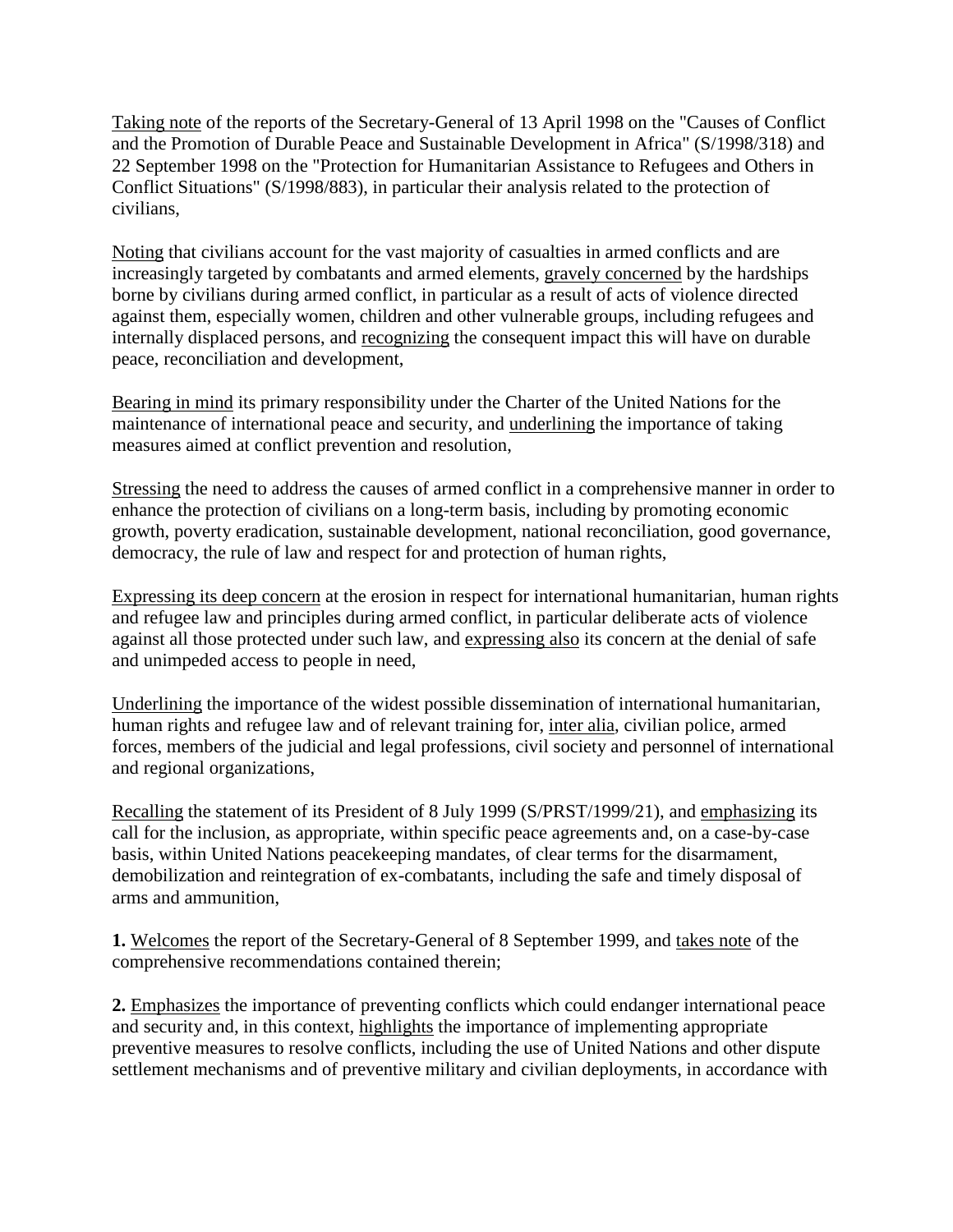the relevant provisions of the Charter of the United Nations, resolutions of the Security Council and relevant international instruments;

**3.** Urges all parties concerned to comply strictly with their obligations under international humanitarian, human rights and refugee law, in particular those contained in the Hague Conventions of 1899 and 1907 and in the Geneva Conventions of 1949 and their Additional Protocols of 1977, as well as with the decisions of the Security Council;

**4.** Calls on States which have not already done so to consider ratifying the major instruments of international humanitarian, human rights and refugee law, and to take appropriate legislative, judicial and administrative measures to implement these instruments domestically, drawing on technical assistance, as appropriate, from relevant international organizations including the International Committee of the Red Cross and United Nations bodies;

**5.** Emphasizes the responsibility of States to end impunity and to prosecute those responsible for genocide, crimes against humanity and serious violations of international humanitarian law, affirms the possibility, to this end, of using the International Fact-Finding Commission established by Article 90 of the First Additional Protocol to the Geneva Conventions, reaffirms the importance of the work being done by the ad hoc Tribunals for the former Yugoslavia and Rwanda, stresses the obligation of all States to cooperate fully with the Tribunals, and acknowledges the historic significance of the adoption of the Rome Statute of the International Criminal Court which is open for signature and ratification by States;

**6.** Underlines the importance of safe and unhindered access of humanitarian personnel to civilians in armed conflict, including refugees and internally displaced persons, and the protection of humanitarian assistance to them, and recalls in this regard the statements of its President of 19 June 1997 (S/PRST/1997/34) and 29 September 1998 (S/PRST/1998/30);

**7.** Emphasizes the need for combatants to ensure the safety, security and freedom of movement of United Nations and associated personnel, as well as personnel of international humanitarian organizations, and recalls in this regard the statements of its President of 12 March 1997 (S/PRST/1997/13) and 29 September 1998;

**8.** Expresses its willingness to respond to situations of armed conflict where civilians are being targeted or humanitarian assistance to civilians is being deliberately obstructed, including through the consideration of appropriate measures at the Council's disposal in accordance with the Charter of the United Nations, and notes, in that regard, the relevant recommendations contained in the report of the Secretary-General;

**9.** Expresses its willingness to consider how peace keeping mandates might better address the negative impact of armed conflict on civilians;

**10.** Expresses its support for the inclusion, where appropriate, in peace agreements and mandates of United Nations peacekeeping missions, of specific and adequate measures for the disarmament, demobilization and reintegration of ex-combatants, with special attention given to the demobilization and reintegration of child soldiers, as well as clear and detailed arrangements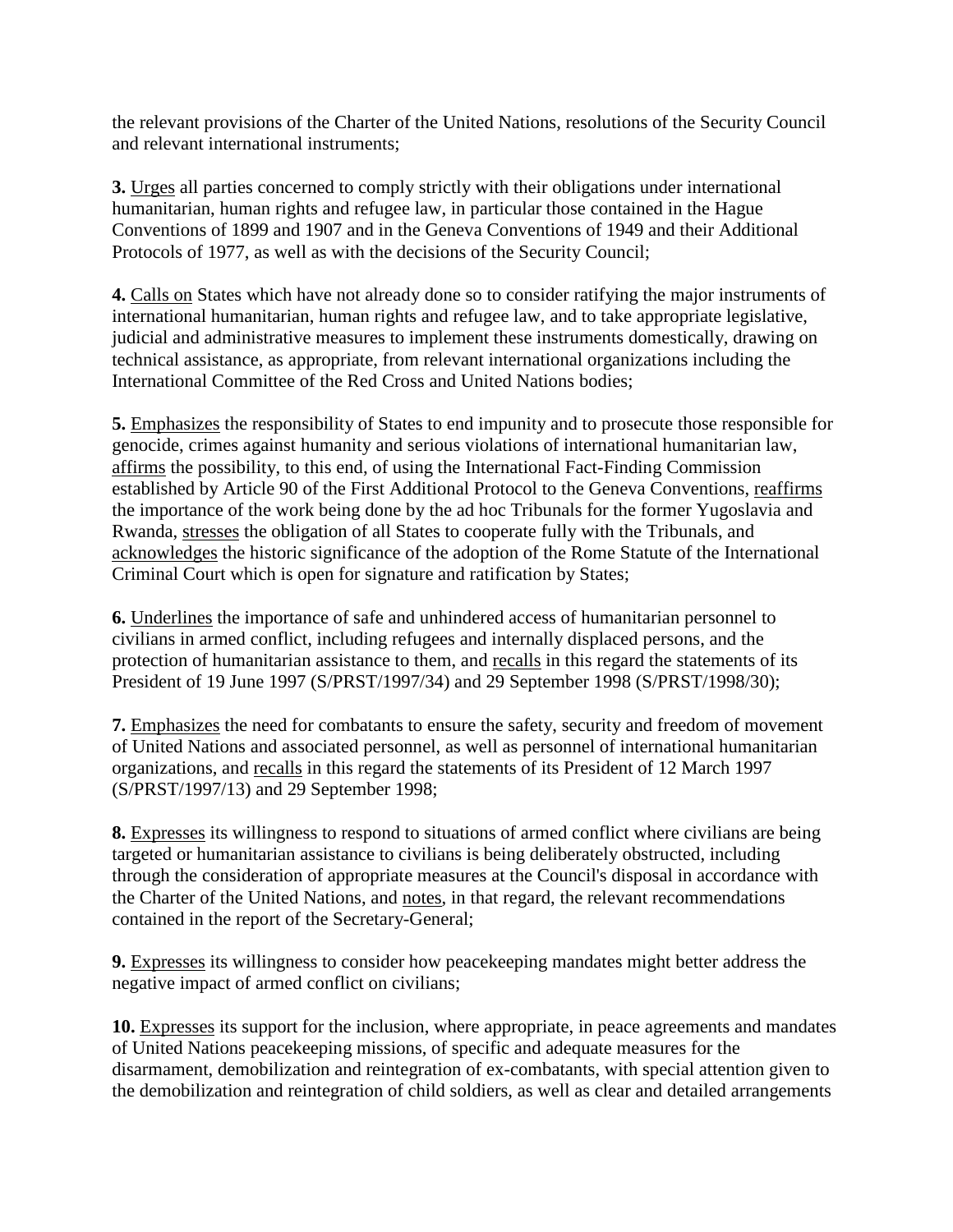for the destruction of surplus arms and ammunition and, in this regard, recalls the statement of its President of 8 July 1999;

**11.** Notes the importance of including in the mandates of peacemaking, peacekeeping and peacebuilding operations special protection and assistance provisions for groups requiring particular attention, including women and children;

**12.** Requests the Secretary-General to ensure that United Nations personnel involved in peacemaking, peacekeeping and peace-building activities have appropriate training in international humanitarian, human rights and refugee law, including child and gender-related provisions, negotiation and communication skills, cultural awareness and civilian-military coordination, and urges States and relevant international and regional organizations to ensure that appropriate training is included in their programmes for personnel involved in similar activities;

**13.** Underlines the importance of civilian police as a component of peacekeeping operations, recognizes the role of police in assuring the safety and well-being of civilians and, in this regard, acknowledges the need to enhance the capacity of the United Nations for the rapid deployment of qualified and well-trained civilian police;

**14.** Reaffirms its readiness, whenever measures are adopted under Article 41 of the Charter of the United Nations, to give consideration to their impact on the civilian population, bearing in mind the needs of children, in order to consider appropriate humanitarian exemptions;

**15.** Notes that the excessive accumulation and destabilizing effect of small arms and light weapons pose a considerable impediment to the provision of humanitarian assistance and have a potential to exacerbate and prolong conflicts, endanger the lives of civilians and undermine security and the confidence required for a return to peace and stability;

**16.** Takes note of the entry into force of the Convention on the Use, Stockpiling, Production and Transfer of Anti-personnel Mines and their Destruction of 1997 and the amended Protocol on Prohibitions or Restrictions on the Use of Mines, Booby Traps and Other Devices (Protocol II) annexed to the Convention on Prohibitions or Restrictions on the Use of Certain Conventional Weapons Which May Be Deemed to Be Excessively Injurious or to Have Indiscriminate Effects of 1980, recalls the relevant provisions contained therein, and notes the beneficial effect that their implementation will have on the safety of civilians;

**17.** Reiterates its grave concern at the harmful and widespread impact of armed conflict on children, recalls its resolution 1261 (1999) of 25 August 1999, and reaffirms the recommendations contained therein;

**18.** Stresses the importance of consultation and cooperation between the United Nations, the International Committee of the Red Cross and other relevant organizations, including regional organizations, on follow-up to the report of the Secretary-General and encourages the Secretary-General to continue consultations on this subject and to take concrete actions aimed at enhancing the capacity of the United Nations to improve the protection of civilians in armed conflict;